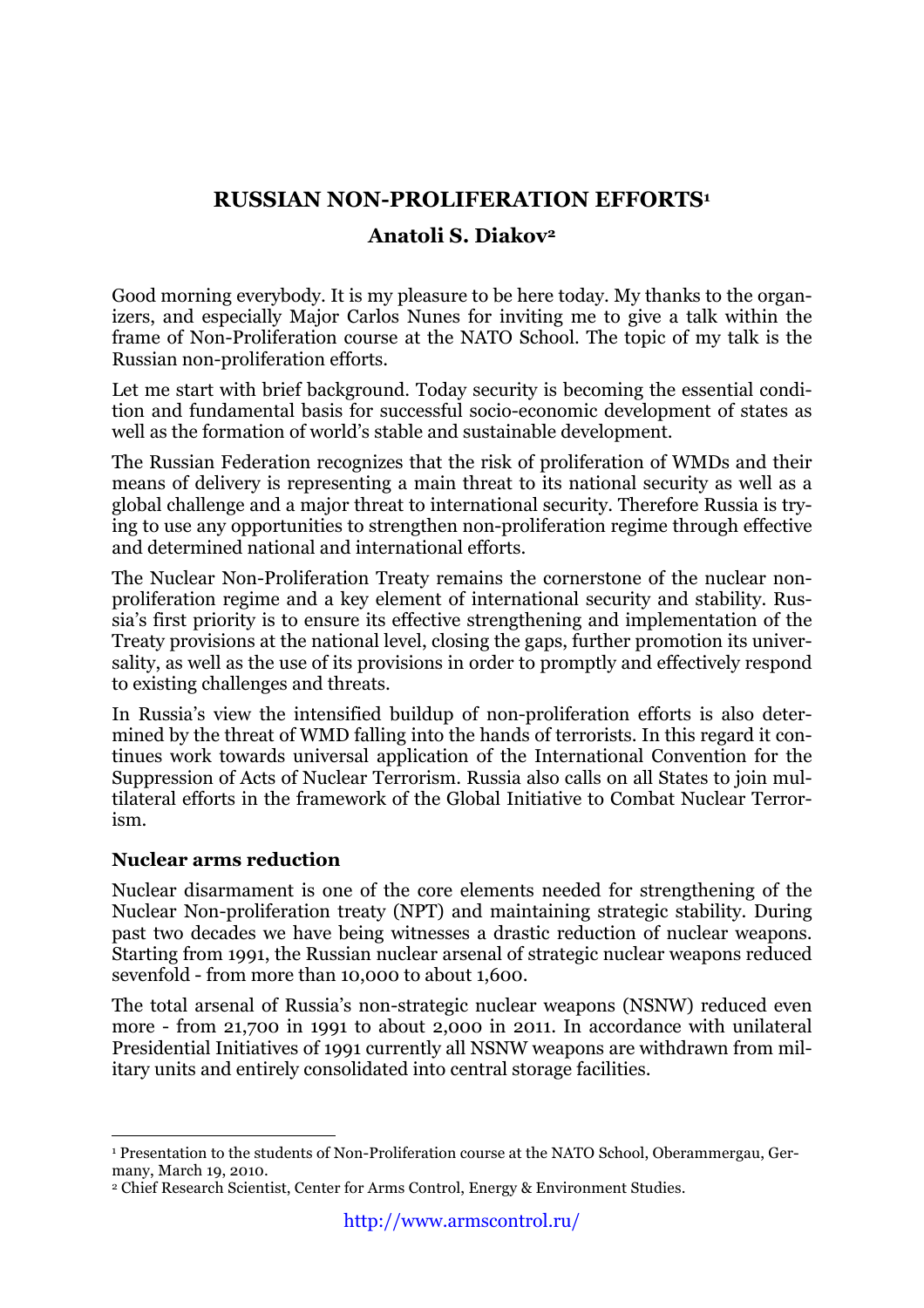The entry into force of the New START Treaty between Russia and the United States on reduction and limitation of strategic offensive arms (START) has been a major consolidating and far-reaching event that has taken place one year ago. The New START Treaty limits each side to no more than 800 deployed and nondeployed ICBM and SLBM launchers and deployed and non-deployed heavy bombers equipped to carry nuclear armaments. Within that total, each side can retain no more than 700 deployed ICBMs, deployed SLBMs, and deployed heavy bombers equipped to carry nuclear armaments. The treaty also limits each side to no more than 1,550 deployed warheads. Active information exchange has been launched under this agreement and inspection activity is being conducted.

To resolve any problems related with the Treaty implementation the Bilateral Consultative Commission was established. Russia is assessing its work as being productive.

The full-scale implementation of the Treaty will not only strengthen the security of its Parties, but also international stability, as well as will allow to enhance nuclear nonproliferation regime and expand the process of nuclear disarmament.

Russia believes that a ban on nuclear tests is a measure that is called upon to reinforce the nuclear nonproliferation. A unilateral moratorium on nuclear tests is insufficient to assure the world community that nuclear tests would not be resumed. Therefore Russia calls on all countries, on which depends the entry into force of the Comprehensive Nuclear Test Ban Treaty, to ratify it as soon as possible.

### **Ban on production of fissile material for nuclear weapon**

An important measure to ensure compliance with the non-proliferation regime could be a treaty to prohibit the production of fissile material for nuclear weapons and other nuclear explosive devices. Russia believes that any such treaty could promote nuclear disarmament and would become a multilateral measure of strengthening the NPT regime. Therefore it strongly supports the early beginning of international negotiations on a Treaty banning the production of fissile material for nuclear weapons or other nuclear explosive devices (FMCT) including verification provisions. Russia welcomes the fact that the nuclear-weapon States among the G8 members have already decreed such a moratorium.

The production of fissile materials for weapons stopped in Russia more than sixteen years ago. Weapon-grade uranium has not been produced since 1989, and plutonium, separated from the spent fuel of production reactors, has not been used for nuclear weapons since 1994. Thirteen Russia's plutonium production reactors were shut down. The last reactor in Zheleznogorsk, that was operated exclusively to generate heat and electricity for nearby city, has been shut down in April 15 of 2010. From this date, Russia has fully ended production of weapon-grade plutonium.

Russia has confirmed its continuing support for a production moratorium.

#### **Disposition of excess nuclear weapons material**

As a contribution to making its nuclear weapon reductions irreversible, Russia has declared 500 tons of weapon-grade HEU and 34 tons of WgPu excess for weapons purposes. Converting excess HEU and plutonium into forms that are unusable or unattractive for use in nuclear weapons is necessary to ensure that these materials are permanently removed from stocks. Efforts to dispose of HEU and plutonium are now underway.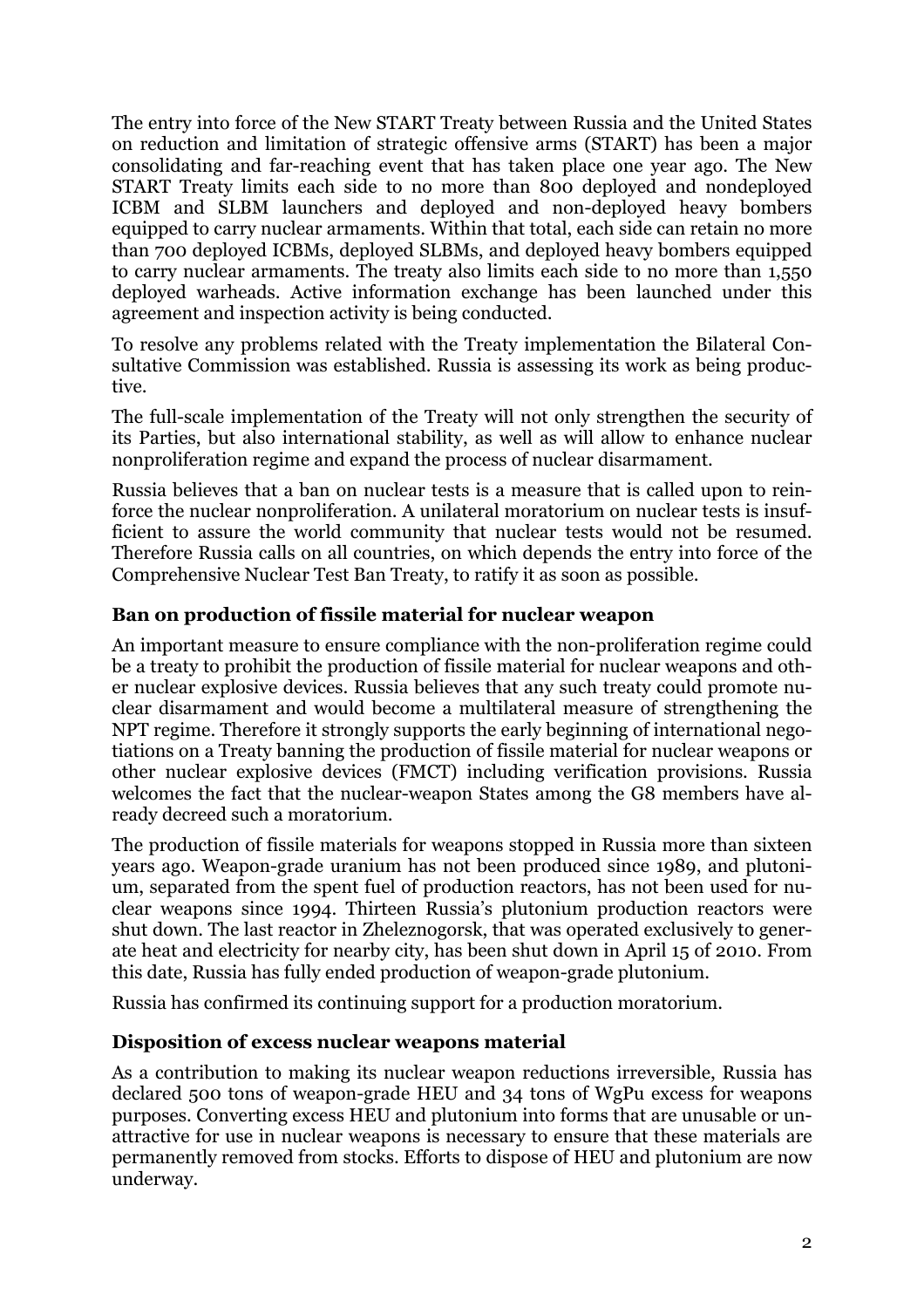*The U.S.-Russian HEU Purchase Agreement.* Under the Russian-US HEU Purchase agreement the 500 tons of excess weapons HEU is being blended down to 4-5 % U-235 and shipped to the United States for making power-reactor fuel. Approximately 30 tons of HEU are being blended each year, and the 500-ton agreement is expected to be completed in 2013. By the end of 2011, Russia, had delivered to the United States 12,739 tons of LEU down-blended from about 442.5 tons of HEU, equivalent to 17,698 nuclear warheads eliminated.

This contract is accompanied by a transparency protocol. In September 1993, the United States and Russia agreed on transparency measures to be used by the US side at the Russian HEU down-blending facilities and by the Russian side at the US facilities, to provide assurance that the LEU being delivered in fact comes from HEU metal, and that it is only used for peaceful purposes once in the United States. The US inspectors make several visits each year to the facilities where the HEU metal weapon components are cut into shavings and converted to oxide. At the blending facilities, the United States has continuous monitoring equipment for three pipes: one carrying 90% enriched UF6, one carrying 1.5% enriched UF6 used to down-blend the HEU, and the pipe carrying the final product, LEU at 4.5% enrichment. Russian inspectors make visits to the US fuel fabrication facilities where material is fabricated into reactor fuel.

*Material Consolidation and Conversion Program (MC&CP).* Under this programme, the US Department of Energy has been working jointly with Rosatom to transfer the HEU from Russian research institutes where it is no longer needed to the Research Institute of Atomic Reactors in Dmitrovgrad (RIAR) and the Scientific Production Association Luch in Podolsk for conversion to LEU. While the main purpose of this programme is to reduce the number of sites with HEU, it also supports the downblending of HEU to LEU. In addition to RIAR and Luch, 16 other Russian institutions are participating in this programme, many of which are sending HEU to RIAR and Luch. The MCC is interested primarily in material more than 80% enriched and more than 50% uranium by weight. MCC plans to blend 18 tons of HEU to LEU by the end of 2015. The rate of downblending is about 1.5 tons of HEU per year.

By the end of year 2011 some 12 tonnes of HEU had been blended down in this program. The downblended material is shipped to the Machine Building Plant (Russian acronym MSZ) in Elektrostal for fabrication into reactor fuel.

The Russian nuclear fuel producer Concern "TVEL" has been fabricating fuel for West European nuclear power reactors since 1996, using their reprocessed uranium blended with Russian highly-enriched uranium.

The production of one ton of fuel from reprocessed uranium requires some 35 kilograms of HEU enriched to 90% U-235. The annual rate of fuel production is about 200 FAs per year that results in disposition of 3.5 tons of HEU annually. Taking into account that by the end of 2011 TVEL produced more than 2000 fuel assemblies, some 40 tons of HEU (90% equivalent) had been disposed as a part of fuel manufacturing with reprocessed uranium.

Altogether, in the frame of these three programs some 500 tons of HEU is already disposed in Russia.

# **Disposition of WGPu**

Unlike highly enriched uranium (HEU), weapons-grade plutonium cannot simply be eliminated as a potential weapons material by dilution with a non-fissile isotope. All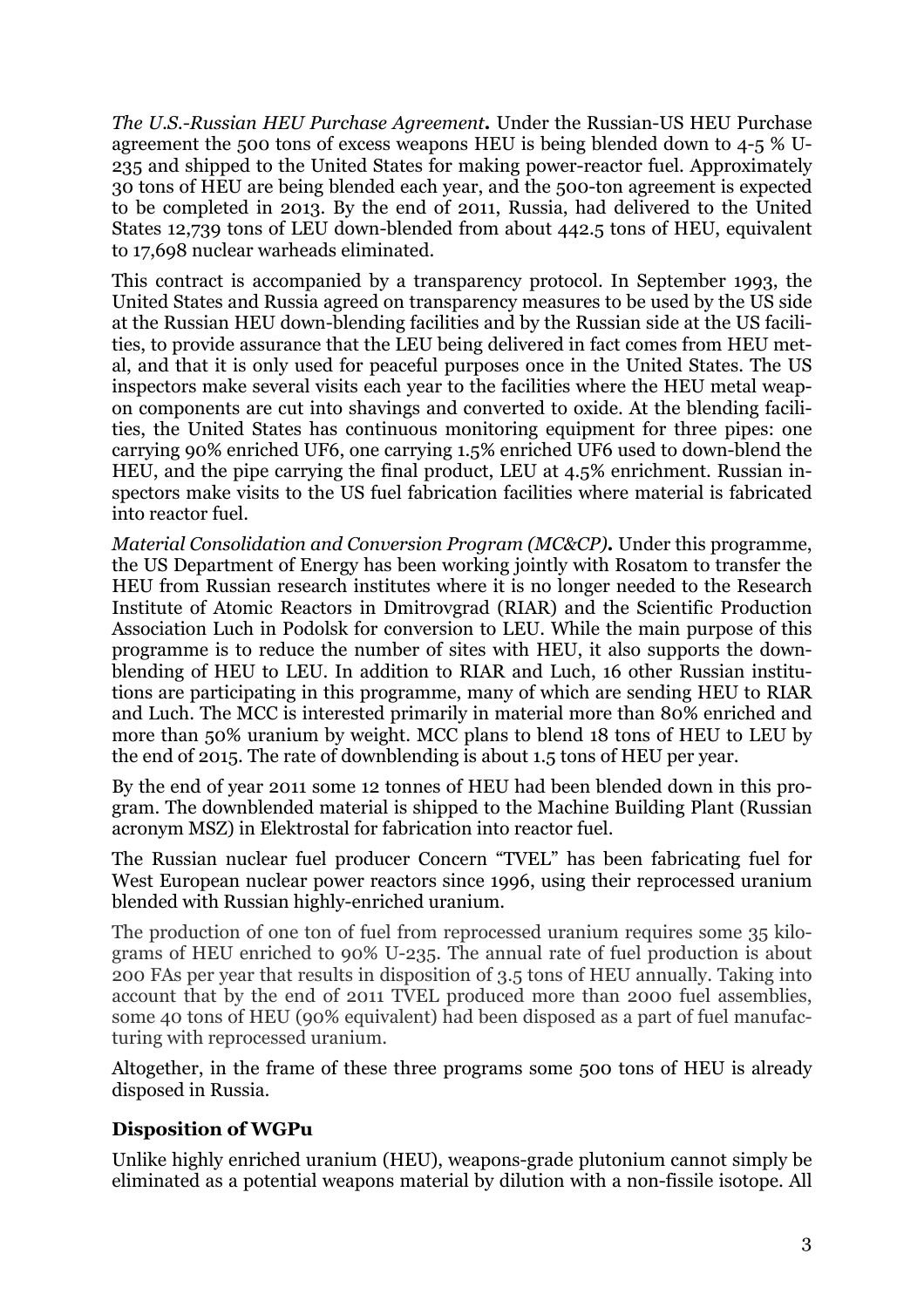plutonium isotopes can support an explosive chain reaction and only plutonium-238, which is available in only small quantities, is considered unusable for weapons.

A meeting of international experts held in Paris in October 1996, and a 1997 study by a joint US-Russian scientific commission concluded that the two approaches for WGPu disposition would be:

- Mixing the plutonium with uranium, fabricating it into mixed oxide (MOX) fuel and irradiating the material in existing reactors, or
- Immobilizing the plutonium with high-level wastes (HLW).

The discussion, started since early of 90s between Russia and US, what to do with their excess weapons plutonium finalized in 2000 by conclusion of Plutonium Management and Disposition Agreement (PMDA), committing each side to eliminate 34 tons of weapon plutonium.

It was originally envisioned that a full-scale MOX plant would be operating in Russia by 2007. But due to several reasons was recognized that this facility would not begin operations until 2017-2018, a delay of at least ten years.

One reason for the delay was a dispute over the liability. This was only resolved in a U.S.-Russian protocol signed on September 15, 2006.

Funding has also been a problem. The newly estimated cost for the Russian disposition program increased from about \$1.8 billion in 2000 to \$4.1 billion. However, the G-8 Summit Plutonium Disposition Planning Group that was set up to develop an international financing plan to assist the Russian plutonium disposition program accumulated only \$800 millions. In 2007, the U.S. government has informed Russia that "it does not plan to provide assistance beyond the \$400 million already pledged".

The 2000 PDMA called for using MOX in light water reactors. But the Russian nuclear establishment come to the conclusion that the use of MOX in the LWRs is not corresponding to the long-term Russian strategy for nuclear power development and therefore decided to use the plutonium excess in fast-neutron reactors.

Taking into account this new reality, Sergey Kiriyenko the director of Russia's Federal Atomic Energy Agency and US Energy Secretary Samuel Bodman, in a 2006 Joint statement directed their groups of experts to review the join program on excess weapon plutonium disposition.

During the U.S.- Russian subsequent consultations it was agreed that Russia instead of light water reactors would use for disposition of its excess plutonium the fast neutron reactors. To reflect new realities both sides has developed a Protocol to the 2000 PMDA agreement that was signed in April of 2010. One year later the modified PMDA agreement was ratified by Russian Duma and it entered into force in July of 2011.

Several sites are involved in the excess plutonium utilization. The construction of the BN-800 reactor is conducted at the Beloyarskaya NPP (Sverdlovsk region). Its physical startup is planned for September 2013 and its full-scale operation – for the first quarter of 2014.

The complex for the industrial MOX fuel production for the BN-800 reactor will be located at the MCC. The construction of this complex is already initiated within the framework of the Federal Target Program, "Nuclear Energy Technologies of the new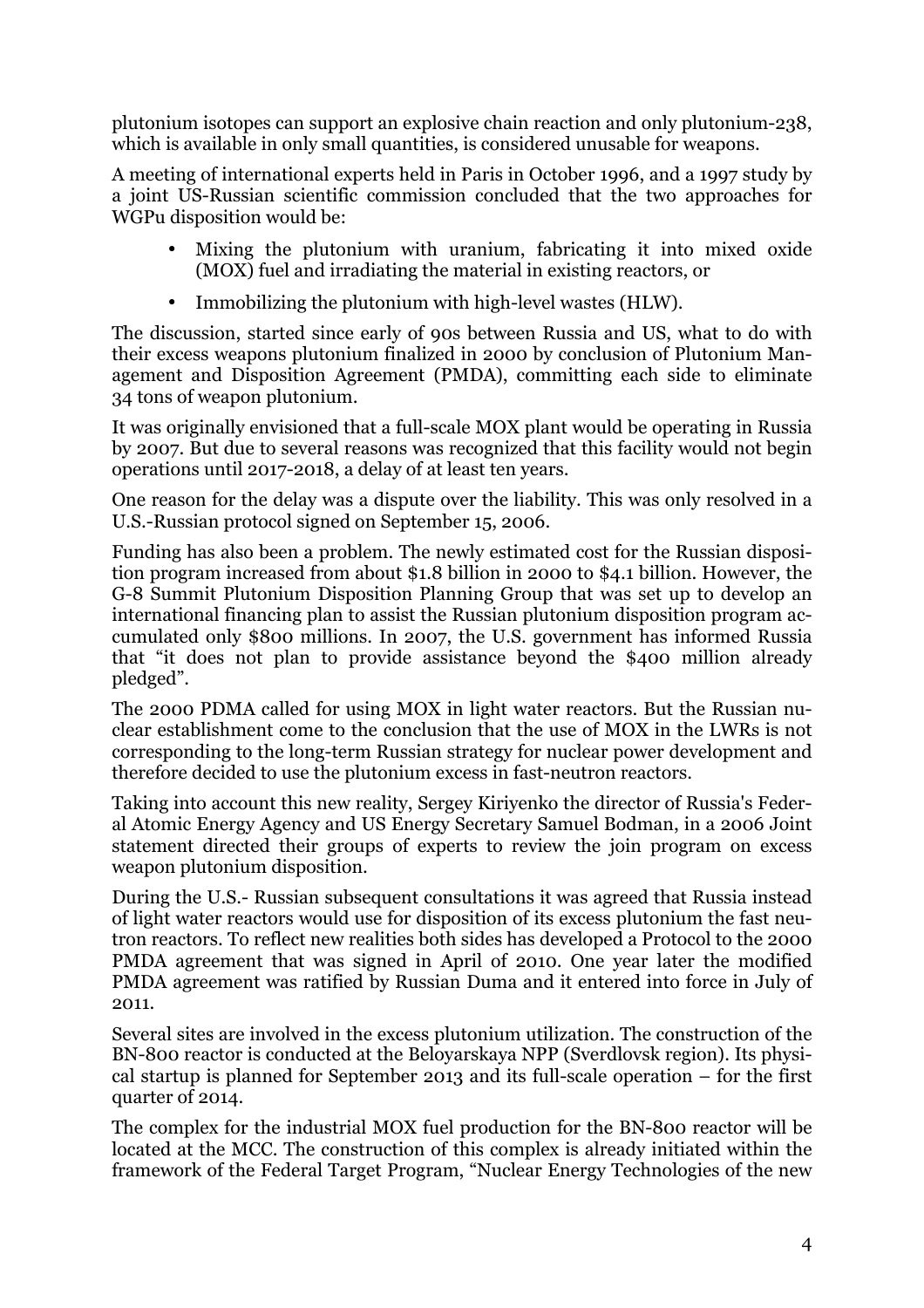Generation for the period 2010-2015 and until 2020". The estimated cost of construction is 7 billion rubles (\$240 million)

A capacity of the complex will be 400 pellets MOX fuel assemblies (or 8 tons) per year. Rosatom plans to put it in operation before commissioning of BN-800 reactor, which is scheduled for year 2014.

## **Removing the Civilian HEU from other Countries**

Much of HEU was supplied by either the United States or Soviet Union to other countries as a fuel for research reactors. As early of 1990 there were significant stock of Soviet–origin HEU in 18 countries. Russia's Government understands the importance of reducing the availability of HEU the material that can be most easily converted into nuclear weapons. Russia is now engaged in active program to return Russian-origin highly enriched uranium (HEU) fresh and spent fuel from Russiandesigned research reactors worldwide to Russia

As part of the US-Russian nuclear security initiative launched at the Bratislava summit in early 2005, Russia and the United States plane to remove or otherwise dispose of all of the estimated 2.357 tons of Russian-origin HEU outside of Russia.

Rosatom and the US Department of Energy is collaborating on the program to convert Soviet-designed research reactors in third countries from HEU to LEU fuel and repatriate their Russian-origin HEU fuel. 14 countries are involved in this program.

During past several years, about of 1,4 tons of Russian-origin HEU fuel has been returned to Russia. Unused fresh HEU fuel has been removed from Serbia, Bulgaria, Romania, Libya, the Czech Republic, Poland, Uzbekistan, Latvia, Vietnam and Germany. Spent fuel has so far been removed from research reactors in Uzbekistan, the Czech Republic, Latvia, Bulgaria and Hungary, Kazakhstan and Poland. The HEU from the fresh fuel is down blended to LEU and used for civil purposes. The spent fuel is reprocessed at the Mayak RT-1 plant and the recovered uranium is blended down to produce various LEU fuels.

All of the HEU that was outside of reactor has been removed or blended down by the end of 2010. The remainder is to be removed by the end of 2015, after it has been discharged from reactors and cooled enough for transport.

### **Enhancing security for nuclear weapons materials**

Today nuclear terrorism presents the real threat to national and world security. It depends on terrorist capability to acquire the key material necessary for making nuclear weapons – plutonium and highly enriched uranium. From the experience of NWS it is known that in making the nuclear bomb about 80-90 percent of efforts were devoted to producing the nuclear material. If we can prevent terrorist from obtaining nuclear materials we will succeed in preventing nuclear terrorist attack.

Addressing this threat to international peace and security the 2006 Global Initiative to Combat Nuclear Terrorism was put forward by the presidents of Russia and the United States. Today more than sixty states have already subscribed to the Initiative and reaffirmed their obligations under the Convention on physical protection of nuclear materials.

Important to note that Russia has the world's largest stocks of nuclear weapons and weapons-usable nuclear materials. Most of this material is the legacy of the Cold War, when the Soviet Union and the United States each created nuclear industries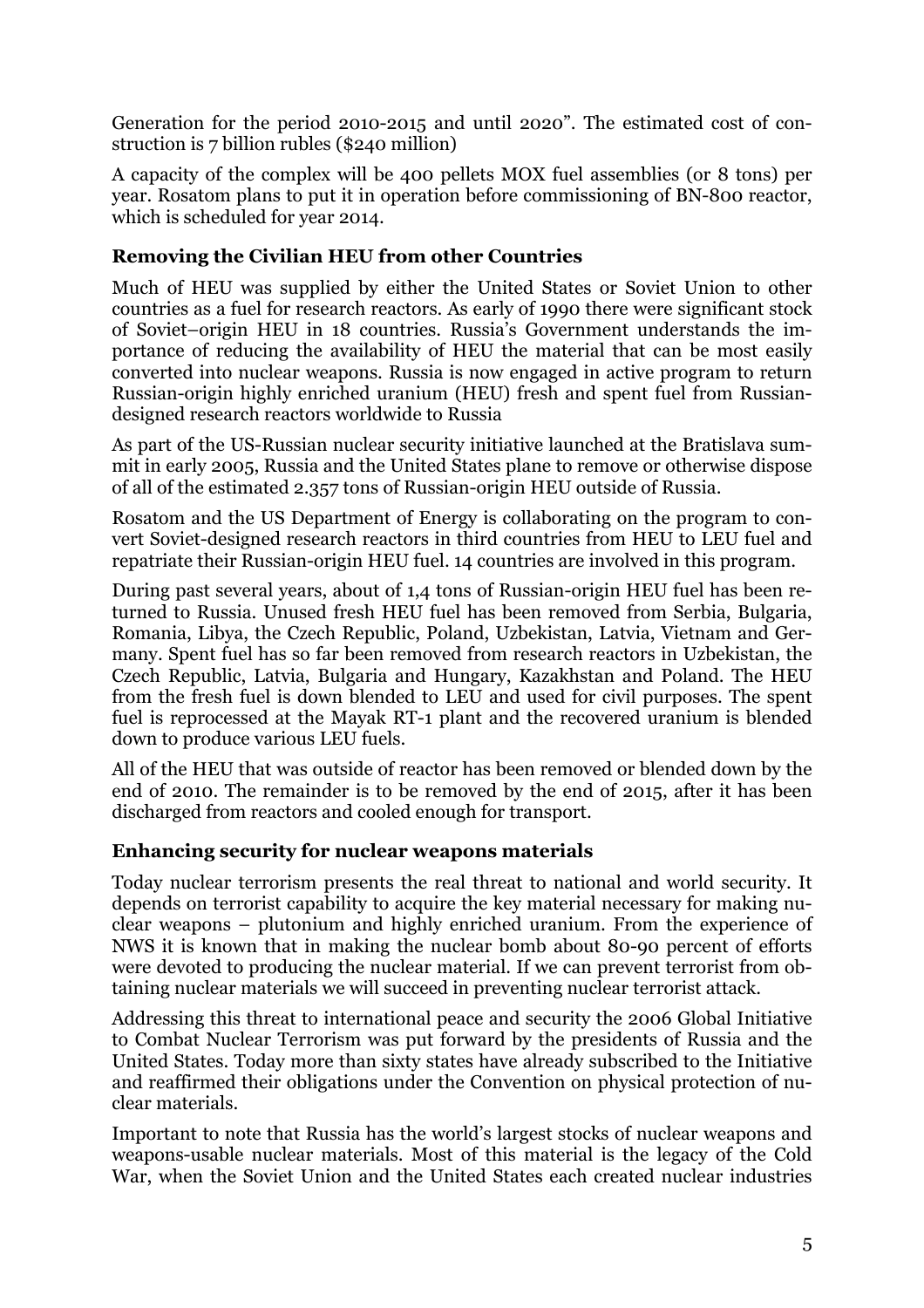capable of supporting arsenals of tens of thousands of nuclear weapons. Estimates by non-governmental analysts, suggest that, as of the end of 2011 Russia had something in the range of 650 tons of highly enriched uranium (HEU) and over 127 tons of weapons-grade plutonium. Russia also has more than 48 tones of separated civilian plutonium.

The situation in the Russian nuclear weapons complex in the early 90-th gave grounds for concern – first of all due to economic deterioration and weakening of governmental control. The threat of nuclear materials theft becomes reality – there were several cases of stealing nuclear materials by insiders. However, Russia has realized its responsibility for the safety and security of its nuclear stockpile and since mid-of 90-th undertaken the drastic measures in securing nuclear materials and making them out of terrorist's hands.

As a result of these measures the number of nuclear warheads storage sites was diminished in two times, currently this number is 60. The security system was essentially upgraded at about 200 buildings, including the most of 87 building in the Russian nuclear weapon-production complex that stored weapon usable materials and the storage facilities at the three nuclear material production sites in Ozersk, Seversk and Zheleznogorsk. The physical protection of all buildings with nuclear materials has been strengthened. A Fissile Materials Storage Facility (FMSF) was constructed at Ozersk in 2003. Rosatom plans to use this facility to store for about 25 tonnes of f plutonium from dismantled nuclear weapons, and it began accepting fissile materials in July 2007. Much of the improvement in Russia's nuclear security system has come as a result of cooperation between Russia and the United States within the frame of the Cooperative Threat Reduction program.

As a result of realization of these program the nuclear security in Russia has improved dramatically. In the April 2010 during Nuclear Security Summit, the Russian government declared that "Russia maintains its nuclear security at an appropriate level. The Russian Federation confirms that all nuclear materials in its territory and respective facilities are safely protected, so there are no vulnerable nuclear materials or facilities in its territory, which would raise concerns due to their security level."

#### **Reducing the proliferation risk associated with the spread of nuclear sensitive technologies**

The growing significance and role of nuclear energy in the world naturally increase the risks of proliferation of such sensitive technologies as uranium enrichment and reprocessing of irradiated nuclear fuel. Russia propose to work collectively on such models of nuclear energy development that would provide reliable supply of nuclear fuel services, including uranium enrichment, on the basis of international cooperation as an alternative to proliferation sensitive technologies.

One of such models is establishment of international centers, placed under the IAEA control that would provide nuclear fuel services. In the context of proposed Global Nuclear Infrastructure Initiative Russia, jointly with Kazakhstan, has established the International Uranium Enrichment Center (IUEC) at the Russian Angarsk enrichment plant. In January of 2008 the IUEC was included into the list of Russian facilities that could be subject to the IAEA Safeguards.

The IUEC is open for participation by all NPT member states, which meet nuclear non-proliferation requirements and share the objectives the Center is intended to achieve*.* The companies of new member countries are joining to IUEC on the base of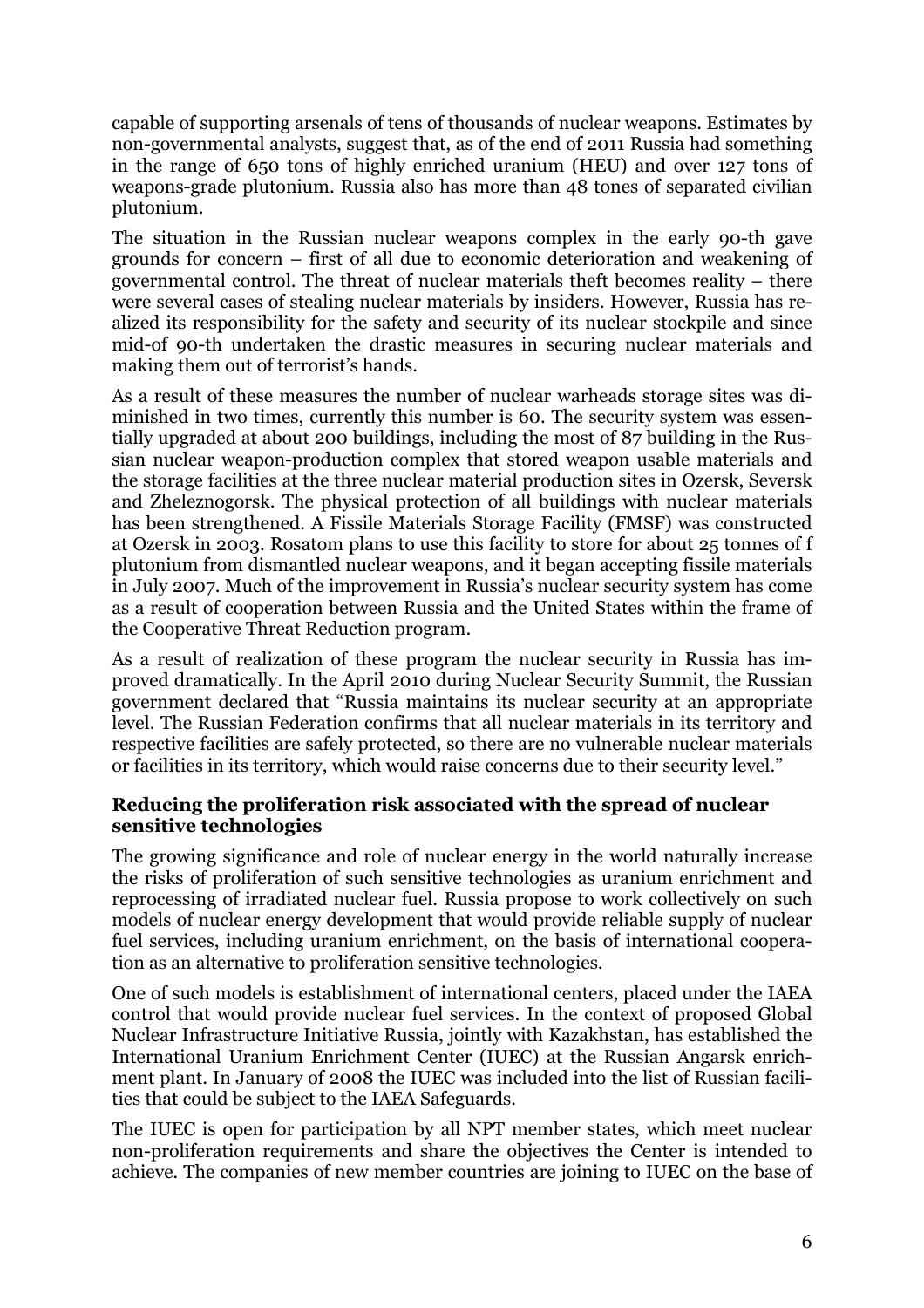separate intergovernmental agreements between the Russian Federation and country. Foreign shareholders will have a right to participate in the center's management, including access to all information about prices and contract provisions. They will also be able to contract for deliveries of enriched uranium or enrichment services, and receive a share of the profits. They will not, however, have access to enrichment technology.

Legally the IUEC was established as a joint stock company in 2007. Up to now only Armenia and Ukraine have joined to the IUEC. Currently Russia's TENEX has 80 percent of shares, Kazakhstan's NAC Kazatomprom, and Ukrainian's "Nuclear Fuel" each has 10 percent of shares. But the plan is that Russia's shares will drop with joining new members and redistribution of shares in the IUEC will be: Russia's TENEX – 51 %, Kazakhstan's NAC Kazatomprom – 10%, new member countries – 39%.

A number of other countries, including Byelorussia, Mongolia, India, South African Republic, South Korea and Japan, have also expressed an interest to join to the IUEC. Russia has invited Tehran to participate in the IUEC, as an alternative to an indigenous Iranian enrichment capability but Iran has rejected this offer. Also, Russia has offered India to participate in the IUEC to help the country to secure guaranteed fuel supplies in the future. Srikumar Banerjee, the chairman of India's Atomic Energy Research Commission said India considers the participation in the project to be an "attractive" possibility, however he added that it "requires a very detailed techno commercial dealings which have not been completed."

To support nonproliferation goals and guarantee supply of low enriched uranium, Russia has established a Nuclear Fuel Bank administrated by the IAEA. The agreement between IAEA and Russia on the establishment of Fuel Bank was signed in March of 2010. In accordance with this agreement 120 tons of low enriched uranium, enough to produce nuclear fuel for two full loads of 1 GWt reactor, were put into storage facility.

### **Russia's approach to Iranian nuclear program**

Complex problems require comprehensive approaches. This fully refers to the situation around the Iranian nuclear program. While Russia believes that the acquisition of nuclear weapons by Iran would further undermine the nuclear non-proliferation regime, destabilize the Middle East, and pose a direct threat to world community, it stands on the position to search and work for a comprehensive peaceful and diplomatic solution of the Iranian nuclear issue. It strongly supports ongoing efforts to resolve Iranian issue through negotiations.

Russia recognized that Iran as a member of NPT has a right to develop civilian nuclear program, but also underscores that Iran has responsibility to restore confidence in the peaceful nature of its nuclear activities and urges Iran to provide the IAEA access and information that it requested to resolve the outstanding issues.

The current Russian approach in dealing with the Iranian nuclear crisis is based on the conclusion that Iran's nuclear program has no a military dimension. In view of Russian experts Iran did not take a political decision to posses nuclear weapon. While the IAEA report indicates Iran's continued interest in maintaining a weaponsdesign capability, it does not provide compelling evidence of a comprehensive program focused on the near-term production of nuclear weapons. In dealing with Iran all must adhere the last UN Security Council resolution 1929 of June 2100 worked